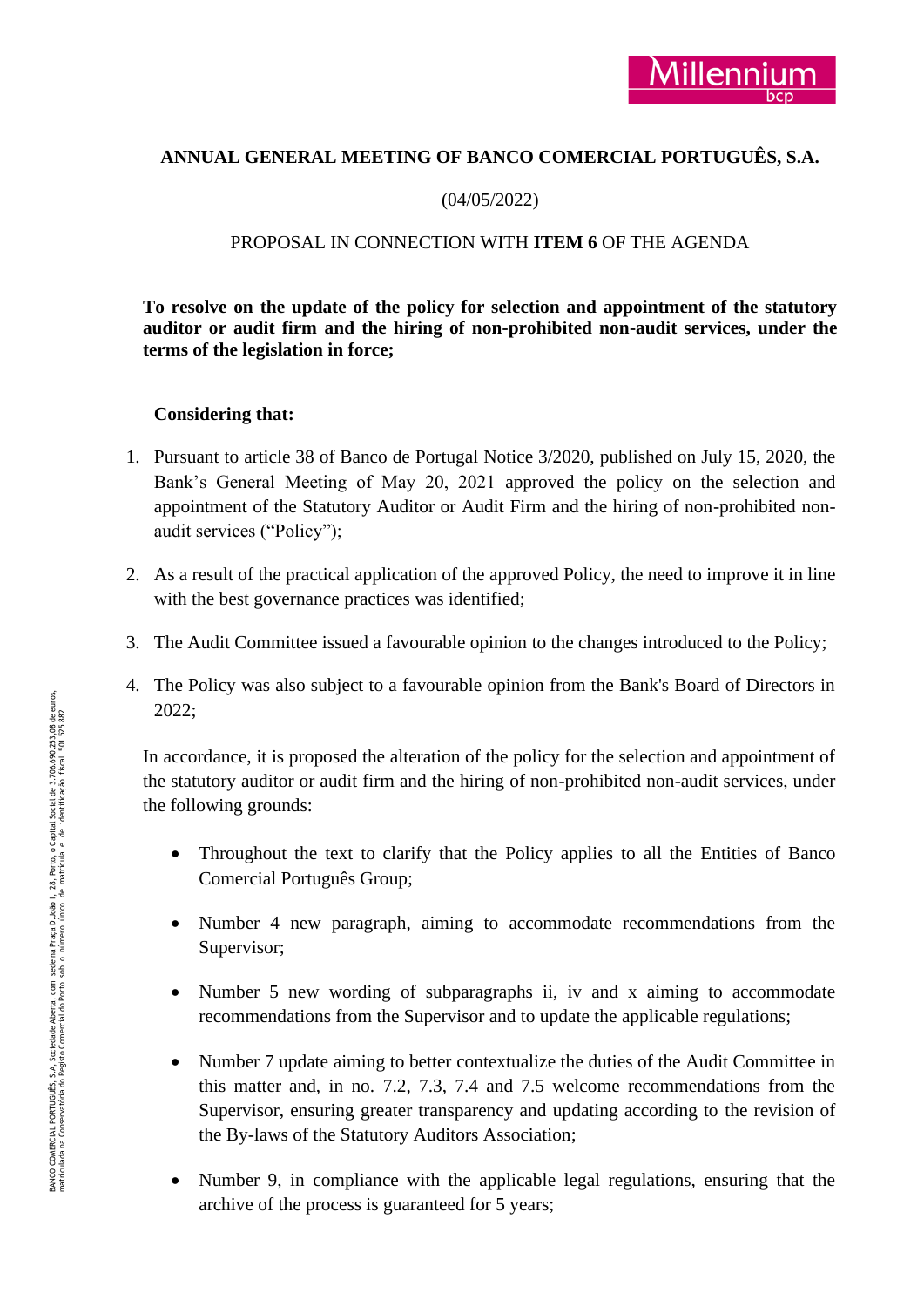

• Number 10, 1 and 2, text enhancement;

The policy for the selection and appointment of the statutory auditor or audit firm and the hiring of non-prohibited non-audit services under the terms proposed herein is attached.

Lisbon, April 11, 2022

THE BOARD OF DIRECTORS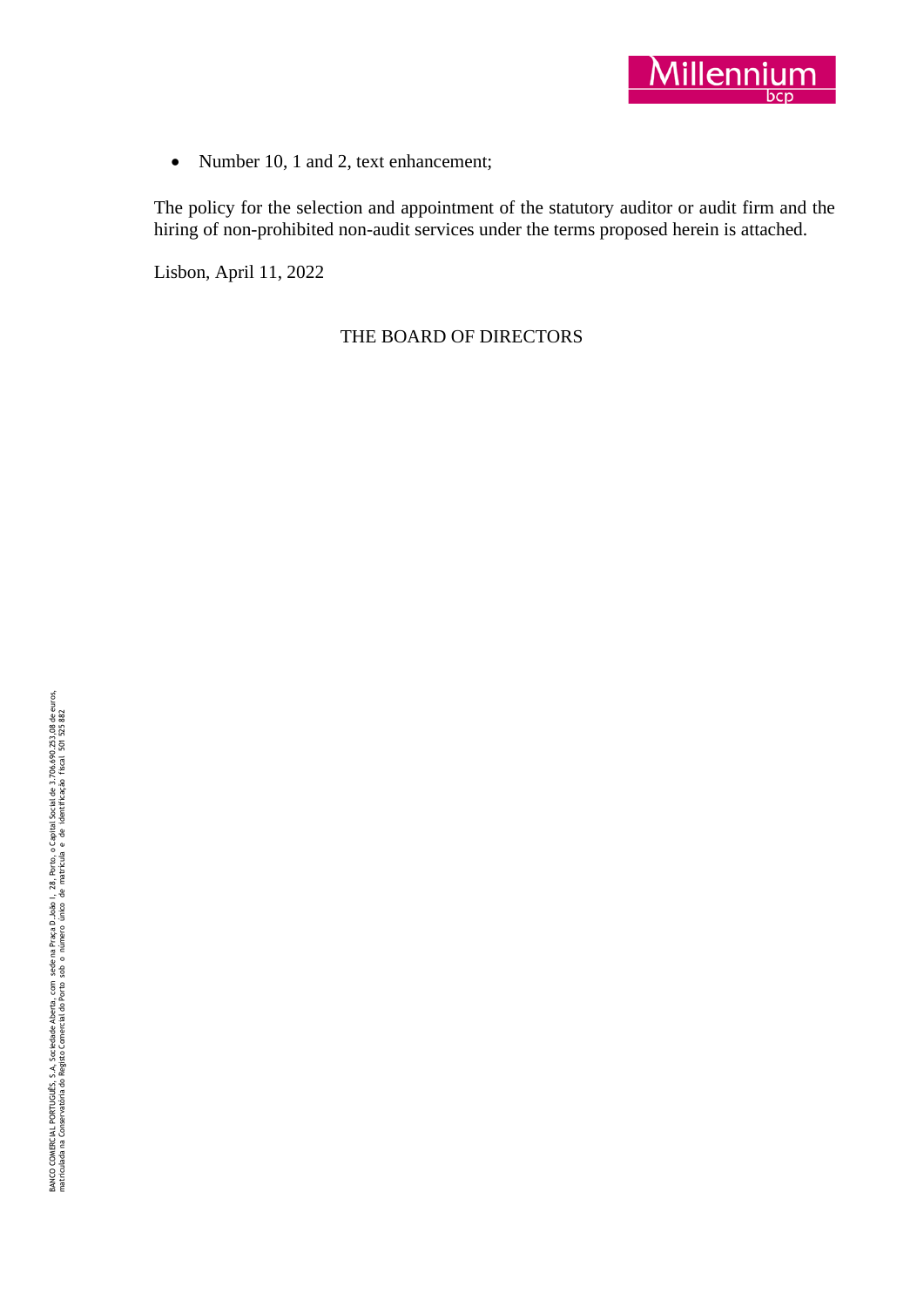

#### **Table of contents**

1. INTRODUCTION 2. SCOPE AND OBJECTIVES 3. APPROVAL AND REVIEW PROCESS 4. TRAINING 5. LEGAL AND REGULATORY FRAMEWORK 6. DEFINITIONS 7. SELECTION AND APPOINTMENT OF ROC/SROC 8. REAPPOINTMENT OF ROC/SROC 9. ASSESSMENT OF ROC/SROC 10. NON -AUDIT SERVICES 11. MONITORING AND CONTROL OF SERVICES PROVIDED 12. ENTRANCE INTO FORCE APPENDIXES

## **1. INTRODUCTION**

This Policy defines the general guidelines for the selection and appointment of the Statutory Auditor (ROC) or Statutory Audit Firm (SROC) and the hiring of Non -Audit Services Non -Prohibited by Law (hereinafter referred to as "Policy"), of Banco Comercial Português Group (Group), and may be complemented by internal regulations.

### **2. SCOPE AND OBJECTIVES**

This Policy is applicable to all Entities of the Banco Comercial Português Group (hereinafter referred to as the "Group"), with registered office in Portugal or abroad, and establishes the principles, rules and organisational model applicable to the selection, appointment, evaluation and reappointment of the ROC/SROC, as well as to the hiring of non -audit services from the ROC/SROC and networks of which they are part, and the monitoring of the services provided.

The main objectives of the current Policy are related to the need to implement procedures based on high standards of ethics and professionalism, ensuring compliance with the requirements of competence, suitability, independence, exemption and impartiality, essential conditions to ensure the quality and suitability of the work of the ROC/SROC/Auditors and Audit Entity.

# **3. APPROVAL AND REVIEW PROCESS**

In compliance with Notice 3/2020 of Banco de Portugal, the approval of this Policy on the Selection and Appointment of the Statutory Auditor or Audit Firm and the Hiring of Non -Prohibited Non -Audit Services (Policy), is the responsibility of the General Meeting (GM) of Banco Comercial Português, S.A. (BCP), being disclosed through the respective website.

The Audit Committee (AudC) of BCP must monitor the application and update of this Policy, promoting its review, annually or whenever deemed necessary, with the support and involvement of the Compliance Officer.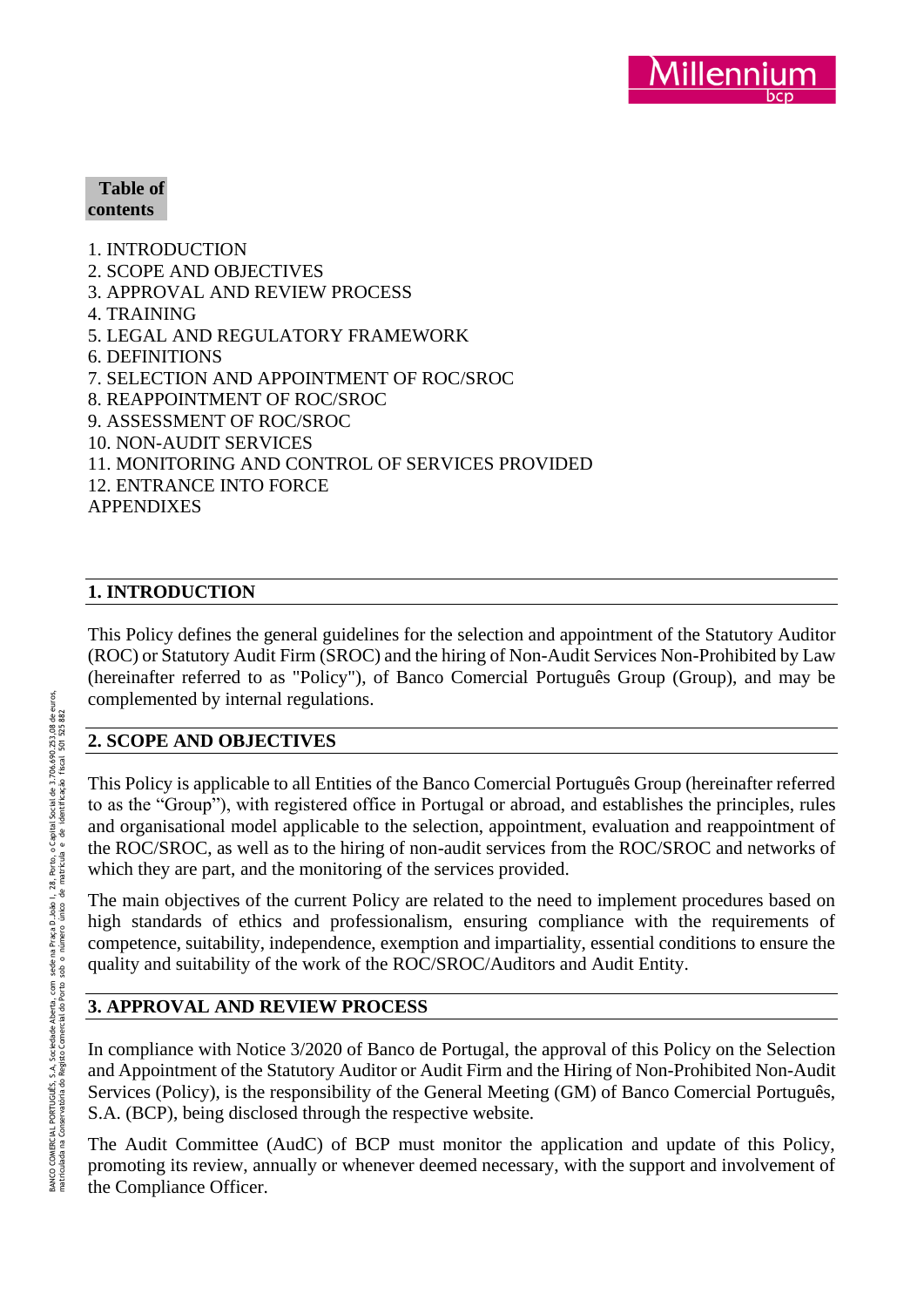Changes to this Policy must be submitted to the approval of the GM of BCP. If the amendment to the Policy is required by law, it must be approved by the Board of Directors of BCP with the favourable opinion of the Audit Committee of BCP, and such amendment shall be submitted for ratification at the first General Meeting held after such amendment.

illenni

## **4. TRAINING**

All those intervening in the application of this Policy shall be subject to training at regular intervals, not exceeding a period of three years, or whenever there are relevant changes in legislation.

Training will be conducted as set forth in the internal regulatory instruments relating to the training of the Group's Entities employees, ensuring that all persons involved in the process of selecting and appointing the ROC/SROC, as well as all those who are usually involved in internal control functions (Compliance Office and Internal Audit) receive it. In particular, training must be provided to Employees involved in the process of selecting external auditors, such as all members of the Audit Committee of BCP, Compliance Office and Audit Division, as well as members of the supervisory bodies of the Group's Entities, their respective Compliance Officers and those responsible for their Internal Audits.

# **5. LEGAL AND REGULATORY FRAMEWORK**

This Policy was prepared considering the applicable legal and regulatory regime, including:

- i) Regulation (EU) no. 537/2014 of the European Parliament and of the Council, 16 April 2014;
- ii) Directive 2006/43/EC of the European Parliament and of the Council of 17 May 2006, amended by Directive 2014/56/EU of the European Parliament and of the Council of 16 April 2014 (8th Directive);
- iii) The Legal Framework for the Audit Supervision (LFAS), approved by Law no. 148/2015 of 9 September;
- iv) The By -Laws of the Association of Statutory Auditors (EOROC), approved by Law no. 140/2015, of 7 September, with the changes introduced by Law no. 99 -A/2021, of 31 December;
- v) The "LFCIFC", Legal Framework for Credit Institutions and Financial Companies, approved by Decree -Law 298/92, of 31 December;
- vi) The Securities Code (SC), approved by Decree -Law no. 486/99, of 13 November;
- vii) The Companies Code (CC), approved by Decree -Law 262/86, of 2 September;
- viii) Notice no. 3/2020 of Banco de Portugal, of 15 July, 2020;
- ix) The Articles of Association of Banco Comercial Português, S.A. (BCP) and the main applicable internal rules and regulations;
- x) The Circular Letter CC/2018/00000022, of Banco de Portugal, of 5 March, 2018;
- xi) The Circular Letter CC/2020/00000020, of Banco de Portugal, of 23 March, 2020.

### **6. DEFINITIONS**

For purposes of this Policy, it is considered that: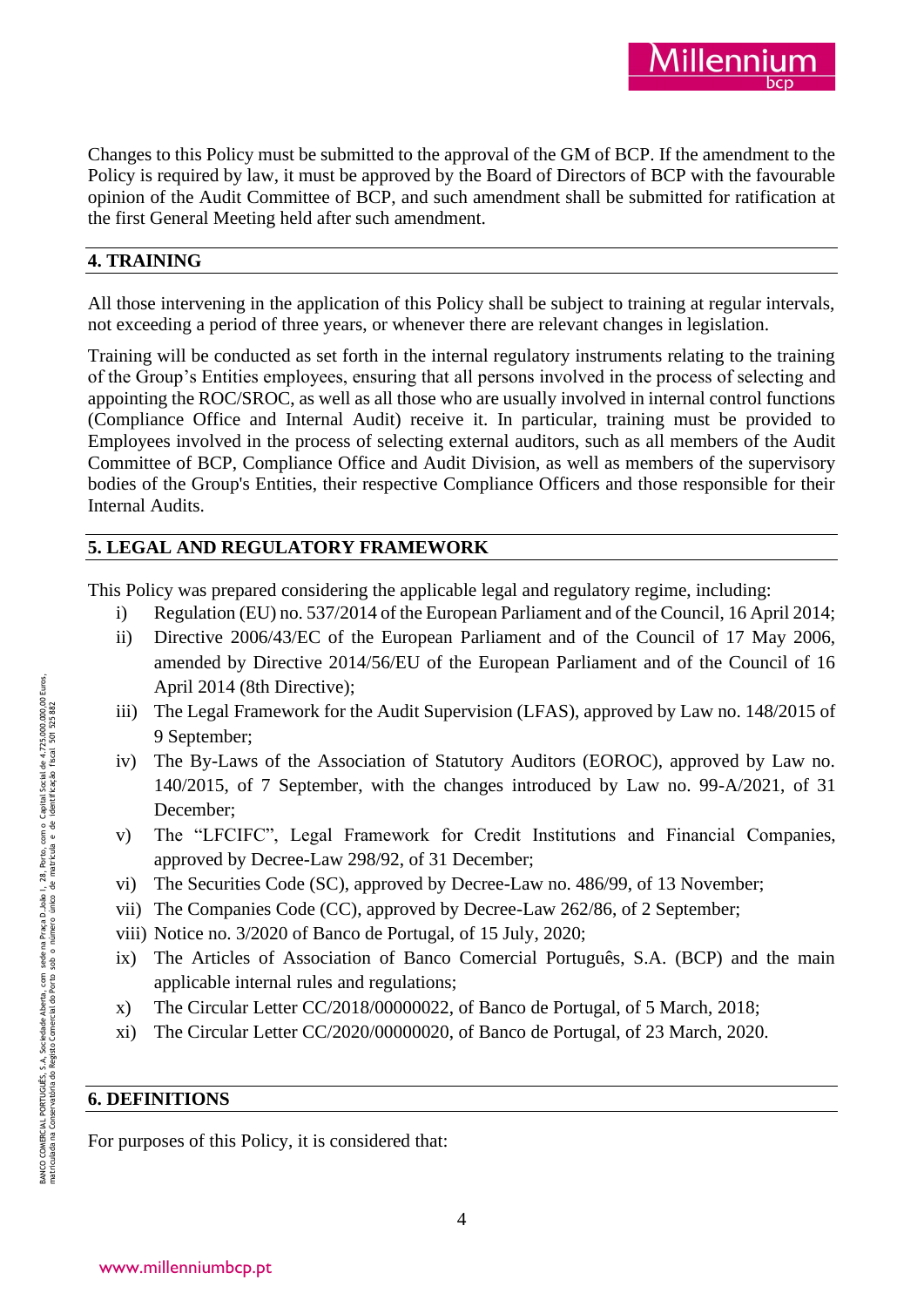

- a) **Statutory Auditor (ROC) / Statutory Audit Firm (SROC)** the natural or legal person that provides the Group with the service of legal review and auditing of accounts.
- b) **ROC/SROC Network** the set formed by the companies related to the ROC/SROC of each BCP Group Entity and the network to which they belong.
- c) **Accounts Auditing Services** all services resulting in an examination and other services related with the Entities' accounts, provided according to the International Standards on Auditing (ISAs) and other applicable rules and guidelines;
- d) **Non -Audit Services** all non -audit services, including assurance engagements on corporate governance statements or on matters of social responsibility or also on reports of the Entity for regulatory purposes, and that are not included in the legal certification of accounts.

The **Distinct Audit Services** are, in turn, subdivided into:

- **1) Prohibited Non -Audit Services** all services that, by law, the ROC/SROC cannot provide to the audited Entity, its parent company or the Entities under its control (Appendix 1).
- **2) Non -Audit Services Required by Law** all services required by law to the ROC/SROC of a company and whose provision may be accumulated with the accounts legal review work.
- **3) Allowed Non -Audit Services** all services whose provision by the ROC/SROC is not required by law but is also not prohibited.
- e) **Group Entity** all legal persons included in the consolidation perimeter of the BCP Group.

### **7. SELECTION AND APPOINTMENT OF ROC/SROC**

The appointment of the ROC or SROC is made by the GM, following a grounded proposal and recommendation by the Supervisory Body of the Group Entity for which, in the case of the Group's subsidiaries, a prior opinion must have been issued by the AudC of BCP as the Group's controlling company.

The Supervisory Body of each Group Entity is responsible for:

- instructing the process of identification of suitable candidates to perform the functions of ROC/SROC;
- defining the requirements to be established in the tender documents;
- coordinating the process of selection and assessment of the ROC/SROC;
- requesting the AudC of BCP the aforementioned prior opinion;
- proposing the General Meeting of the Group Entity the candidates considered to be suitable, with a minimum of two, expressing its preference for one;
- monitoring and supervising the performance of the ROC/SROC and the services provided by them;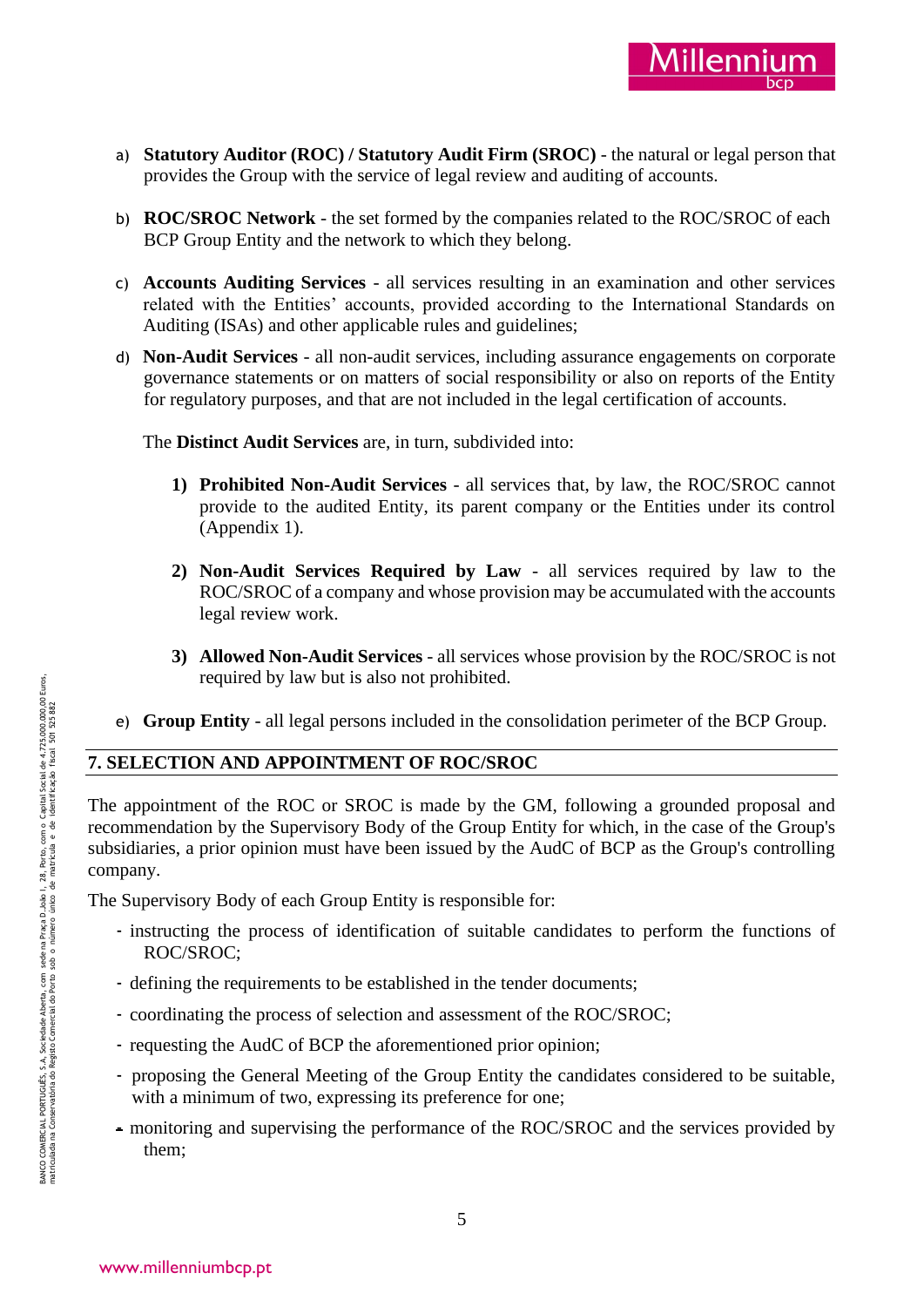

- professional suitability, its integrity, its independence and its professional scepticism;
- approving the contracting of non -audit services;
- issuing opinions and recommendations within the scope of this Policy, upon request or whenever it considers it necessary.

# **7.1. Selection and Appointment Process**

The selection of the ROC/SROC must be based on a prior assessment, which, in the case of an SROC, must include the respective representatives.

The selection and appointment process is promoted by the Supervisory Body of the contracting Group Entity, with the appropriate advance notice, approving a timetable that allows compliance with the internal procedural rules, in order to ensure full compliance with the applicable legislation.

The selection process includes the following stages:

- i) Preparation of the terms of reference and other tender documents;
- ii) Identification of potential candidates and request for proposals;
- iii) Collection of information to be provided to the candidates to support the preparation of their proposals;
- iv) Assessment of the proposals;
- v) Preparation of the Report on the assessment of the candidates' compliance with the selection criteria and the Conclusions of the Selection Process with recommendation to the General Meeting.
- vi) Obtaining the opinion of the AudC of BCP (in the event it is not BCP);

The preparation of the terms of reference and tender documents is the responsibility of the Supervisory Body of each Group Entity, in articulation with the Bank's various technical services.

Example at least once a year, the performance of the ROC/SROC, apprinting is rechnical and<br>professional subshing, its integraty, its integraty, correct the NOC/SROC, appraising is rechnical<br>correct and recommendations wit Once the candidates have been identified, the Supervisory Body of the Group Entity requests that technical and financial proposals be sent for the provision of the identified services, also promoting the collection of declarations duly signed by the candidates, from which all the necessary and relevant information for the assessment of their technical and professional suitability, independence and integrity can be derived, in accordance with the terms of reference.

Candidates must also be required to sign a document confirming that they meet all the requirements established by law to hold the position of ROC/SROC of the Group Entity, and that no situation of incompatibility or impediment exists, together with a description of the internal organisation of the ROC Auditor/SROC, which must include, at least:

- a. A summary of the policies, procedures and operation of its internal quality control system;
- b. The nomination process of the Statutory Auditor responsible for the internal quality control of the work;
- c. Method for monitoring internal quality control of the work;
- d. Measures foreseen to remedy possible breaches of the legal rules concerning the accounts legal review;
- e. Method for controlling incompatibilities and impediments;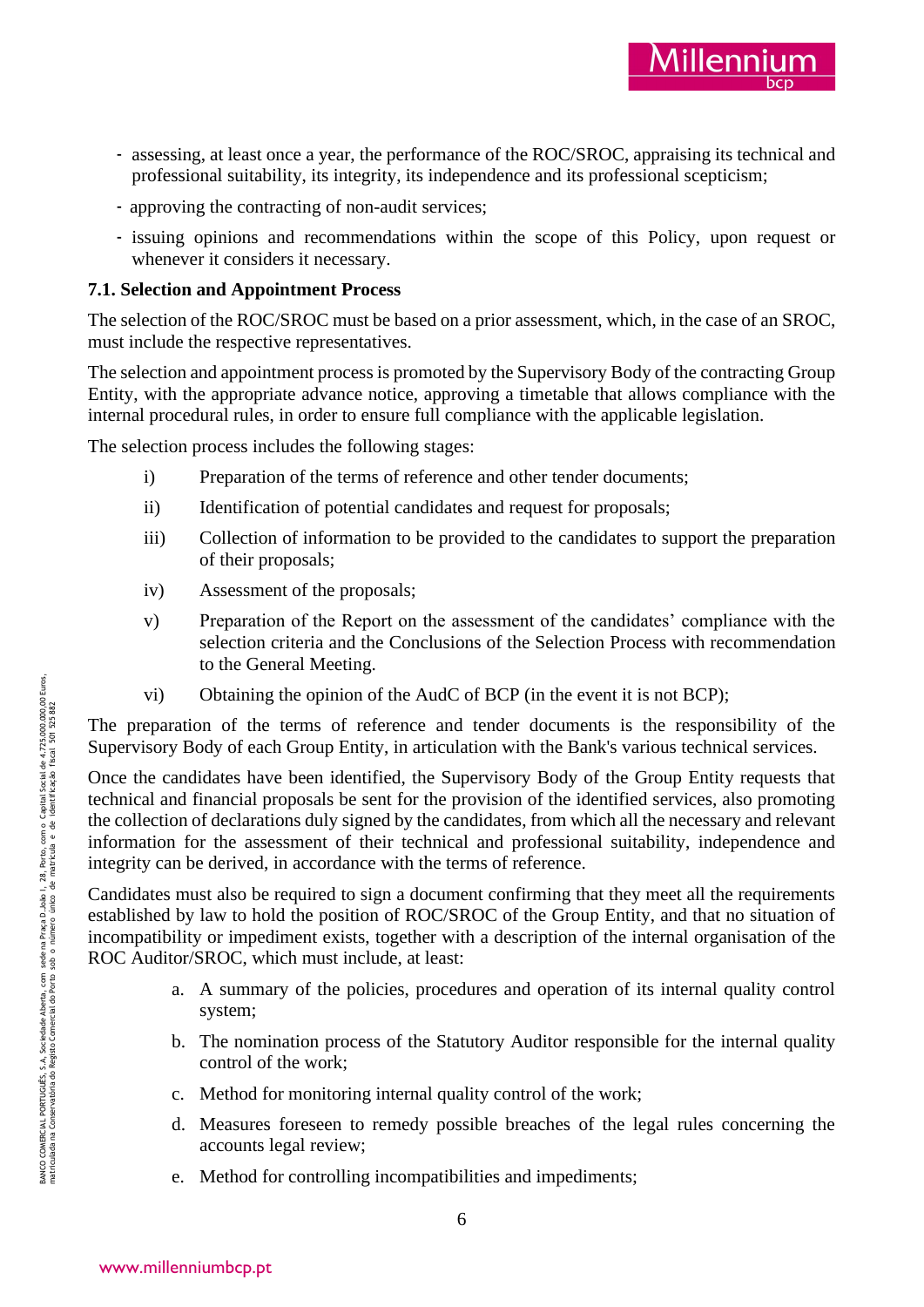

- f. Method for monitoring the provision of non -audit services;
- g. Method for monitoring fees within the applicable legal limits;

## **7.2. Criteria for the selection of ROC/SROC**

The selection of the ROC/SROC by each Group Entity is based on the criteria and weightings indicated in the tender documents.

The criteria are of qualitative and quantitative assessment and the tender documents must contain, at least, the following criteria and weightings:

- 1) Technical and professional competence of the ROC/SROC, and experience in the financial sector (25% to 50%), which considers:
	- **a.** Technical and professional experience of the candidate, including knowledge in evaluating computer controls (5% to 10%);
	- **b.** Academic and professional Curriculum Vitae of the proposed team (5% to 10%);
	- **c.** Experience and specific know -how in the financial sector (15% to 30%);
- 2) The quality of the proposal (20% to 40%), which considers:
	- **a.** Technical quality of the proposal, particularly within the methodology for executing the services to be provided (7.5% to 15%);
	- **b.** Time and resources that will be allocated to the work to be carried out, including the availability demonstrated for communication and interaction with the Entity and the distribution of the allocated time by professional class (v.g. number of hours foreseen per professional category) (12,5% to 25%);
- 3) The organisation of the ROC/SROC, its guarantees of independence and integrity, and the absence of conflicts of interest (15% to 30%), which it considers:
	- a. Internal organisation of the ROC/SROC (2.5% to 5%);
	- b. Guarantees of integrity, independence, quality control, absence of conflicts of interest, objectivity, and professional scepticism of the ROC/SROC and safeguards to counter threats to independence (12.5% to 25%);
- 4) The fees (15% to 30%), which considers:
	- a. Value in absolute terms, overall and by type of service to be provided (2.5% to 5%);
	- b. Ratio between the value proposed and the market price (5% to 10%);
	- c. The 'quality -price' ratio of the proposal (5% to 10%);
	- d. Price per hour for each professional category (2.5% to 5%).

### **7.3 Assessment of the proposals, preparation of the Report and Recommendation**

The Supervisory Body assesses the proposals received and, according to the defined criteria, selects the most suitable candidates and draws up an assessment report for each selected candidate, proposing at least two candidates to the GM for election to the first mandate and expressing a preference for one of them. In its recommendation, the Supervisory Body of the audited Group Entity must declare that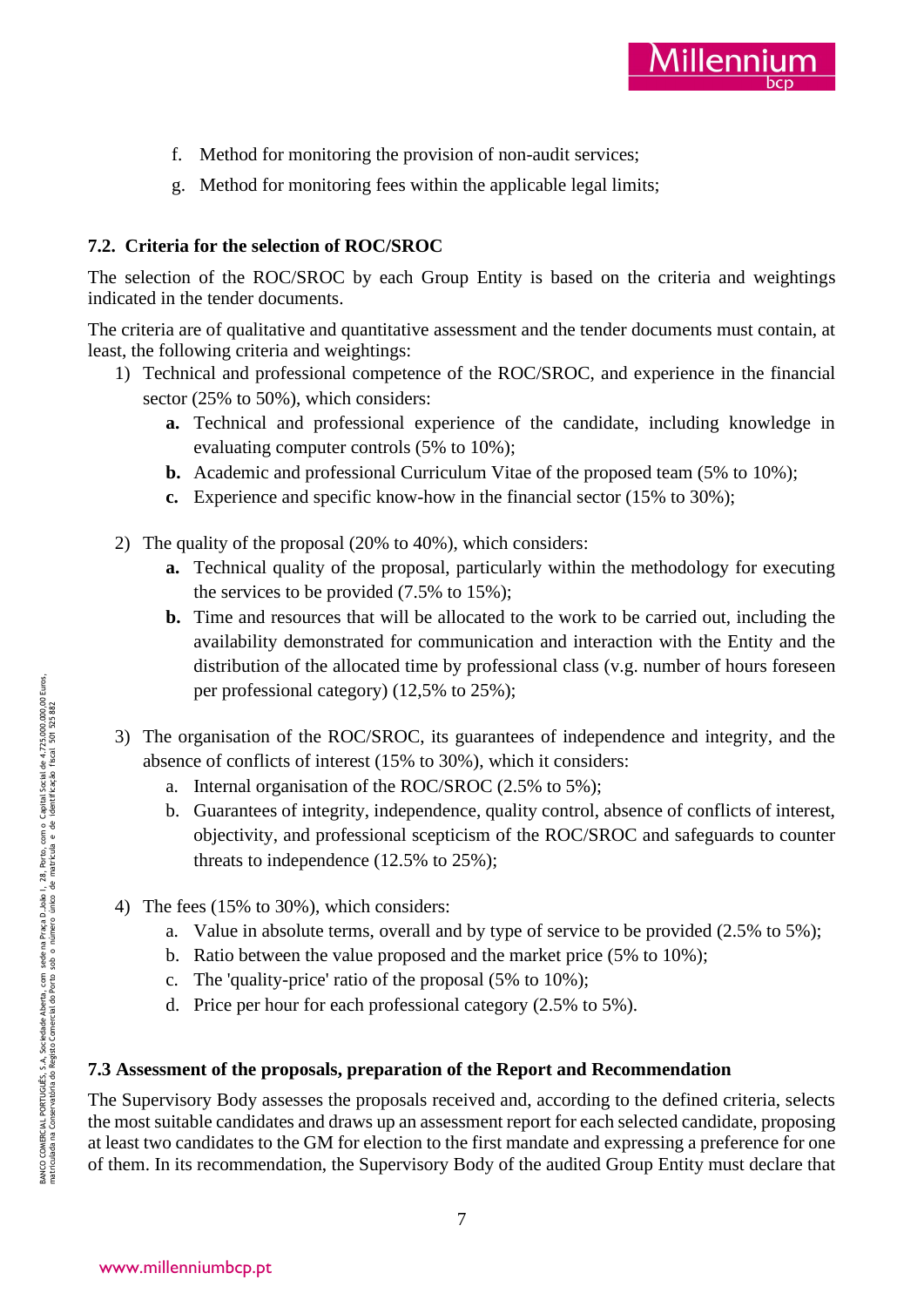it is free from the influence of third parties and that no limitation has been imposed on it that would condition the choice of the GM.

In the case of Group Entities other than BCP, this proposal requires the prior opinion of the Audit Committee of BCP.

Where applicable, prior to submission of the proposal to the General Meeting and no less than 30 days in advance, the Supervisory Body must send to its supervisory authority proof of the proposals adequacy within the requirements established by Law, including the internal analysis that formed the basis for the selection of the ROC/SROC.

# **7.4 Term of office**

The minimum period for the ROC/SROC to hold office is 2 years, and the maximum cannot exceed 10 years.

The terms are counted from the first year covered by the contractual relationship for which the ROC/SROC was initially appointed to carry out consecutive review audits of the Entity's accounts. After reaching the maximum period of holding office, a ROC/SROC cannot hold office in the same Entity for a 4 year period (cooling -off period).

## **7.5 Archive**

The selection process is filed, for the legal period, so that it can be made available should it proves to be necessary.

## **8. REAPPOINTMENT OF ROC/SROC**

In situations where the intention is to propose the reappointment of the current ROC/SROC, the selection process is not required. The Supervisory Body of the Group Entity submits to the GM a proposal for the renewal of the term of office of the ROC/SROC, duly justified, in particular by assessing the ROC/SROC' performance (see chapter 9), the maintenance of the conditions of independence of the same and a weighing up of the advantages and disadvantages of their replacement.

### **9. ASSESSMENT OF ROC/SROC**

The ROC/SROC must be subject to continuous assessment of its performance, in order to determine whether the conditions of independence, technical and professional suitability and integrity necessary to perform its duties continue to be met.

The assessment of the ROC/SROC must be carried out by the Supervisory Body of the Group Entity, at least once a year, considering the criteria and requirements set out in this Policy, as well as others that it deems relevant.

The Supervisory Body of each Group Entity shall conduct an extraordinary assessment of the ROC/SROC whenever there is any situation or event likely to jeopardize their independence, technical and professional suitability or integrity to perform their functions.

In assessing the performance of the ROC/SROC, the Supervisory Body shall consider the following criteria, among others, which are detailed in internal regulations:

1) Quality and Suitability of the Service Provided;

2) Resources Allocated to the Audit;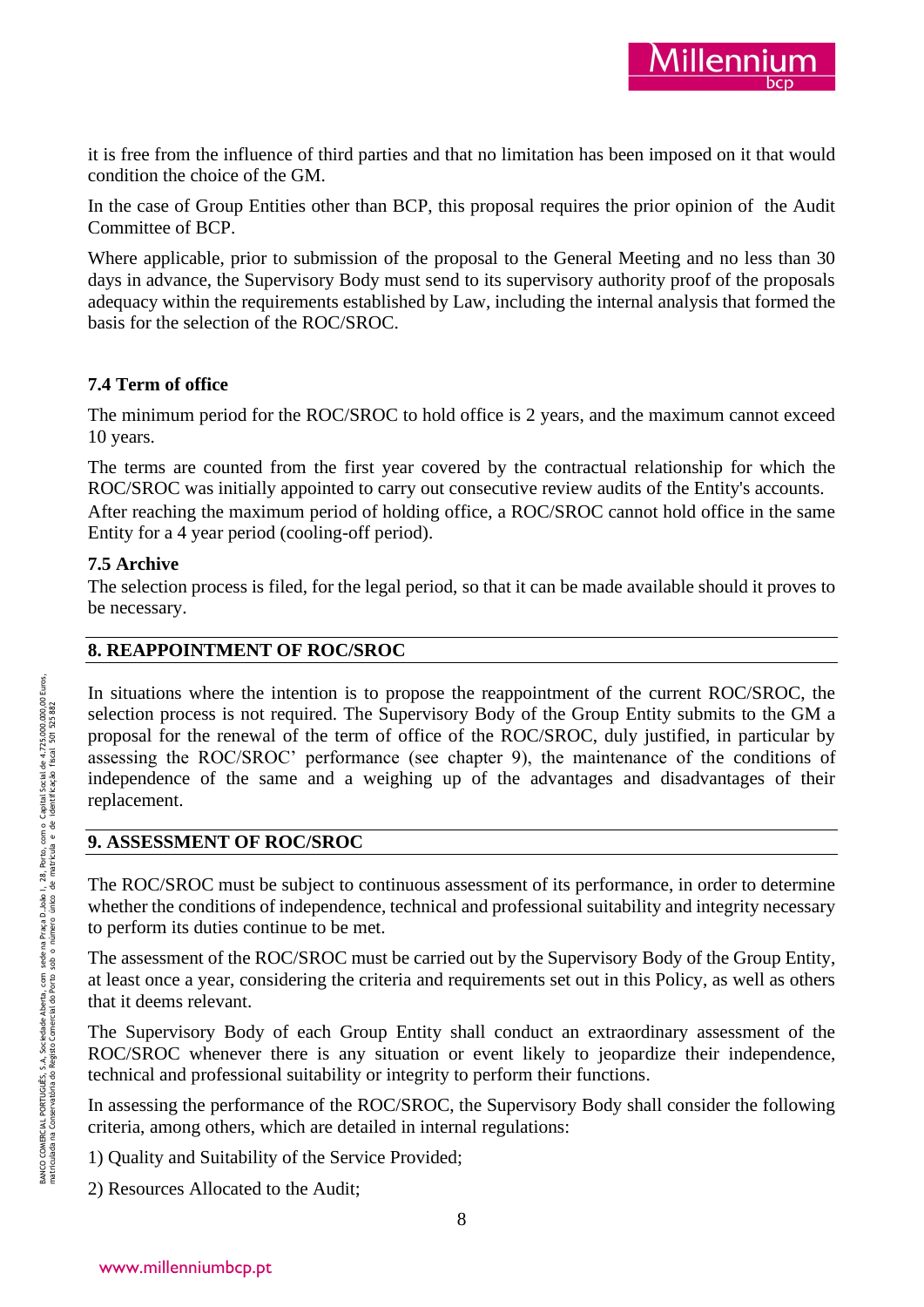

3) Communication and Interaction between the audited Group Entity and the ROC/SROC;

4) Independence, Objectivity and Professional Scepticism.

If, as a result of the assessment carried out, formalized and substantiated in an Assessment Report, the Supervisory Body of the Group Entity concludes that the ROC/SROC no longer meets the conditions of suitability for the exercise of duties in that Entity, it shall take the measures it deems appropriate to correct the deficiency detected and inform the competent national authority.

If the Supervisory Body of the Group Entity concludes, in a duly substantiated report, that it is not possible to ensure the correction of the deficiency detected, just cause for dismissal shall be deemed to exist.

In this last circumstance, the Entity's Supervisory Body, after consulting the AudC of BCP (in the event it is not BCP), submits a proposal to dismiss the current ROC/SROC to the GM of the respective Group Entity, together with a proposal to appoint a new ROC/SROC.

This process must be kept on file for five years, so that it may be made available to the competent national authority upon request.

### **10. NON -AUDIT SERVICES PROVIDED BY THE ROC/SROC**

The review by the Supervisory Body of the appropriateness and approval of non-prohibited non-audit services must consider the existence of threats to the independence of the ROC/SROC, namely situations of self-review, personal interest and representation. The non -audit services which provision is prohibited or allowed are described below.

### **10.1 Non -Audit Service which Provision is Prohibited**

The ROC/SROC (or any member of its Network) of any Group Entity is prohibited from providing, directly or indirectly, to the audited Entity, to its parent company or to Entities under its control, the prohibited non -audit services identified in Appendix 1, as well as in the Group's internal regulations and in the legislation applicable to the audited Entity.

The prohibition on the provision of such services applies during the period comprised between the beginning of the audited period and the last issue of the legal certification of accounts.

As far as the provision of services of a legal nature is concerned, the prohibition also applies during the financial year preceding the period of time referred to in the previous paragraph.

### **10.2 Non -Audit Service which Provision is Allowed**

For the purposes of this Policy, allowed non -audit services are those that are not prohibited by law or by the Group's internal regulations, being permitted namely those identified in Appendix 2.

### **When performed by an entity belonging to the ROC/SROC network of any Group' Entity**

The non -audit services allowed, carried out by an entity belonging to the ROC/SROC network in any of the Group's Entities, are subject to the issue of a prior opinion by the audited Entity's supervisory body and the approval by the AudC of BCP. The hiring of these services must comply with the processes defined in the Group's internal rules, considering the type of services to be provided and the amounts of the respective fees.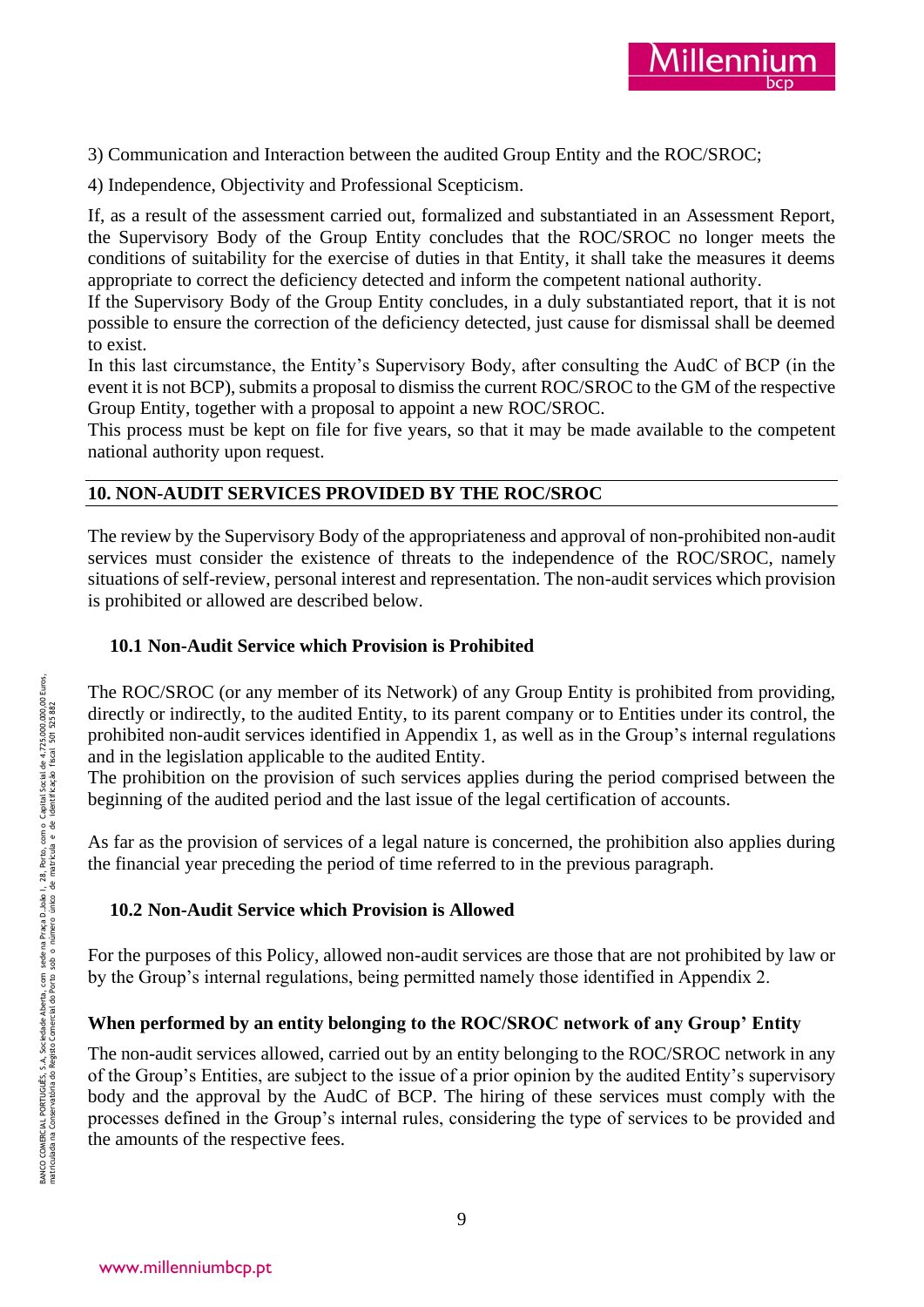

### **When performed by an entity not belonging to the ROC/SROC network of any Group' Entities**

The hiring of non -audit services, carried out by an entity not belonging to the ROC/SROC network, in any of the Group's Entities, is the exclusive responsibility of the Supervisory Body of the Entity for which the ROC/SROC will provide services, and such hiring is subject to obtaining a prior favourable opinion from the AudC of BCP, when the amount established in the Bank's internal rules is exceeded.

### **Quantitative limits on hiring non -audit services**

The hiring of non -audit services obeys quantitative criteria (relative to the total percentage of the ROC/SROC fees), which are regulated by the Group's internal rules, which comply with the applicable legal requirements.

### **11. MONITORING AND CONTROL OF THE SERVICES PROVIDED BY THE ROC/SROC**

The Supervisory Body of the Group's Entity verifies and monitors the independence of the respective ROC/SROC, namely by monitoring the services provided and fees invoiced, in collaboration with the person responsible for the compliance function of each Entity and of the Group.

## **12. ENTRANCE INTO FORCE**

This Policy was approved at the GM held on 04 May 2022 and comes into force on this date.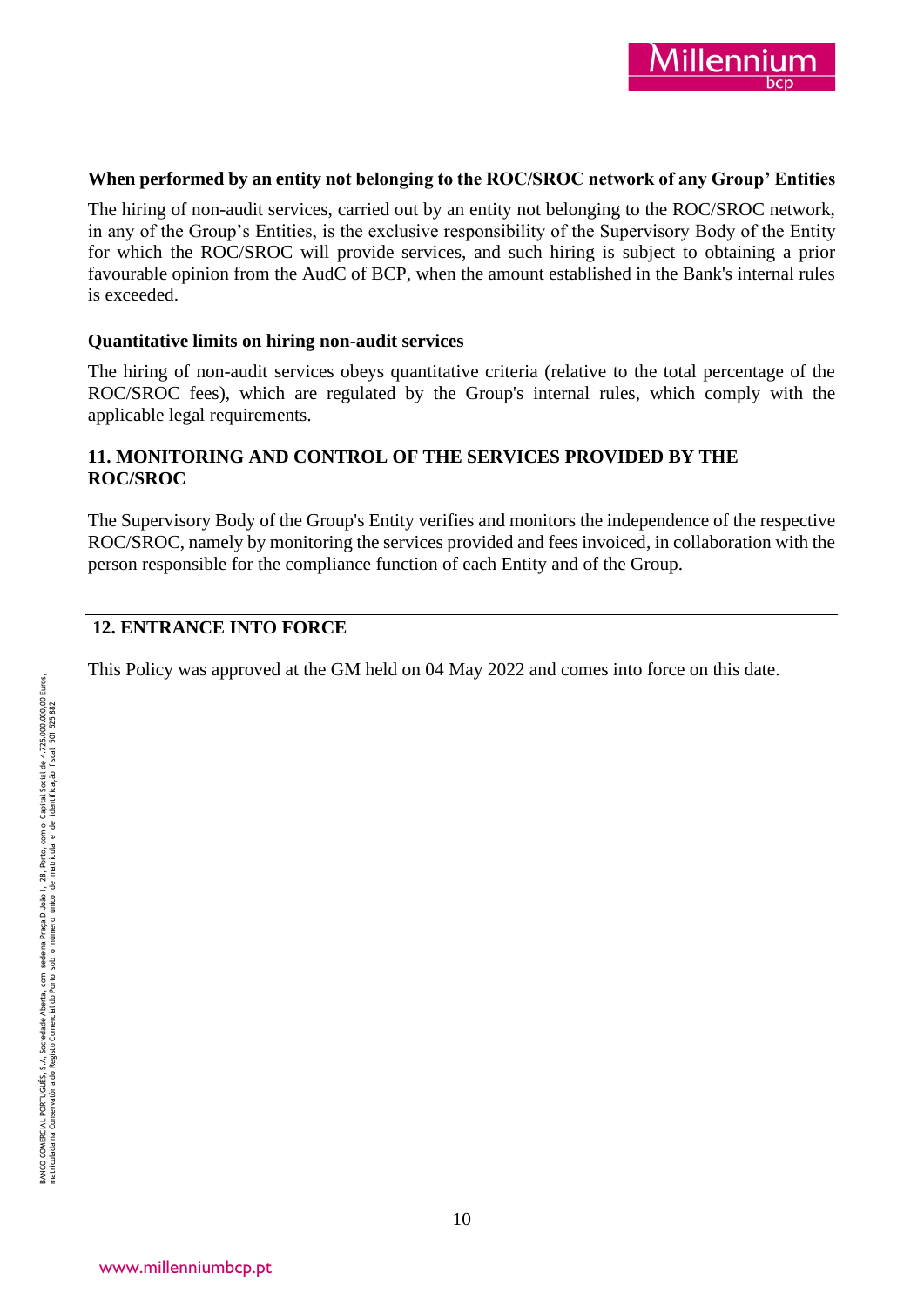### **APPENDIX 1 - PROHIBITED NON -AUDIT SERVICES**

| <b>Services Scope</b>                                                        | <b>List of Services</b>                                                                                                                                                                                                                                                                                                                                                                                                                                                                                                                                                   |
|------------------------------------------------------------------------------|---------------------------------------------------------------------------------------------------------------------------------------------------------------------------------------------------------------------------------------------------------------------------------------------------------------------------------------------------------------------------------------------------------------------------------------------------------------------------------------------------------------------------------------------------------------------------|
| 1. Tax Advisory                                                              | Tax Advisory Services regarding:<br>the making of tax statements;<br>taxes on wages;<br>٠<br>custom duties;<br>$\bullet$<br>the identification of public subsidies and tax incentives, except if the<br>$\bullet$<br>support provided by the ROC/SROC regarding those services is<br>required by law;<br>support concerning inspections by the tax authorities, except if the<br>support of the ROC/SROC in relation to such inspections is required<br>by law;<br>calculation of direct and indirect taxes and of deferred taxes;<br>provision of tax advising services. |
| 2. Management or<br>Decision-making                                          | The services involving any participation in the management or<br>decision-making of the audited Entity.                                                                                                                                                                                                                                                                                                                                                                                                                                                                   |
| 3. Accounting and<br>financial statements<br>records                         | The making and booking of accounting records and of financial<br>statements.                                                                                                                                                                                                                                                                                                                                                                                                                                                                                              |
| 4. Processing of wages                                                       | The wage processing services.                                                                                                                                                                                                                                                                                                                                                                                                                                                                                                                                             |
| 5. Internal control or<br>risk management<br>procedures                      | The making and application of internal control or risk management<br>procedures regarding the making and/or control of the financial information<br>or the design and application of the IT systems used to prepare such<br>information.                                                                                                                                                                                                                                                                                                                                  |
| 6. Assessment Services                                                       | The assessment services, including assessments regarding actuarial<br>services or services supporting litigation processes.                                                                                                                                                                                                                                                                                                                                                                                                                                               |
| 7. Juridical Services                                                        | The juridical services regarding:<br>provision of general counselling;<br>$\bullet$<br>trading on behalf of the audited Entity;<br>$\bullet$<br>exercise of representation functions in the resolution of disputes<br>framework.                                                                                                                                                                                                                                                                                                                                          |
| 8. Internal Audit                                                            | The services related with the internal audit function of the audited Entity.                                                                                                                                                                                                                                                                                                                                                                                                                                                                                              |
| 9. Financing associated<br>services                                          | Services associated with the financing, capital structure and allocation and<br>investment strategy of the Audited Entity, except the provision of assurance<br>services relating to financial statements, such as the issuance of "Comfort<br>Letters" concerning prospectuses issued by the audited Entity, pursuant to<br>Section 9(6). "List of services other than audit the provision of which is<br>authorized in the Companies of Group BCP".                                                                                                                     |
| 10. Brokerage services,<br>investment<br>consulting or banking<br>investment | The promotion, trade or underwriting agreement of shares in the audited<br>Entity.                                                                                                                                                                                                                                                                                                                                                                                                                                                                                        |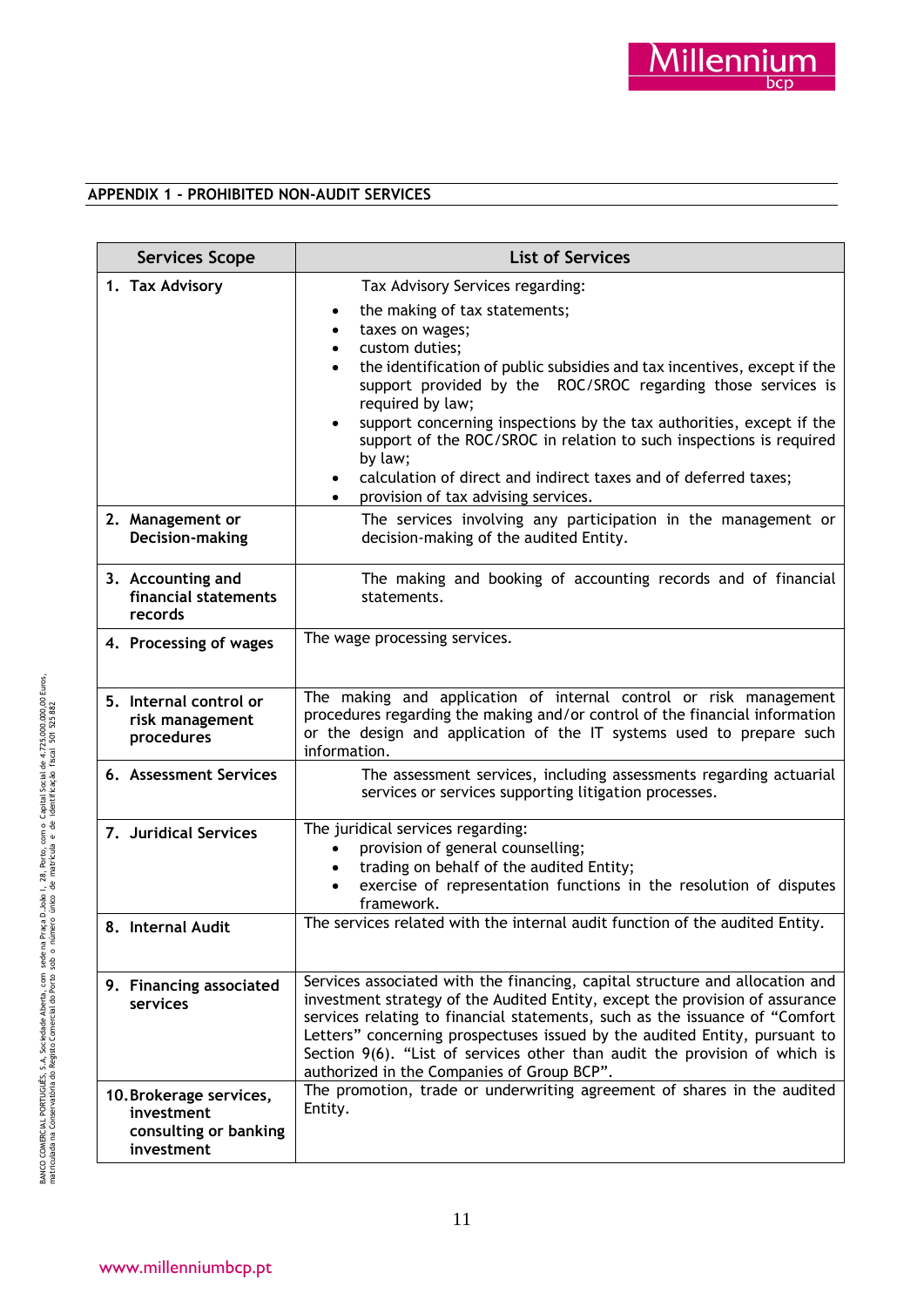

| <b>Services Scope</b>                  | <b>List of Services</b>                                                                                                                                                                                                                                                                      |
|----------------------------------------|----------------------------------------------------------------------------------------------------------------------------------------------------------------------------------------------------------------------------------------------------------------------------------------------|
| <b>11. Human Resources</b><br>services | The services concerning human resources regarding:<br>the management positions able of exercising a significant influence<br>$\bullet$<br>on the preparation of accounting records or financial statements<br>object of legal certification of accounts, whenever these services<br>involve: |
|                                        | the selection or search of candidates for the exercise of such<br>$\Omega$<br>positions;<br>the verification of the references of the candidates for the<br>$\circ$<br>exercise of such positions;                                                                                           |
|                                        | the configuration of the organizations' structure;<br>$\bullet$                                                                                                                                                                                                                              |
|                                        | cost control.                                                                                                                                                                                                                                                                                |